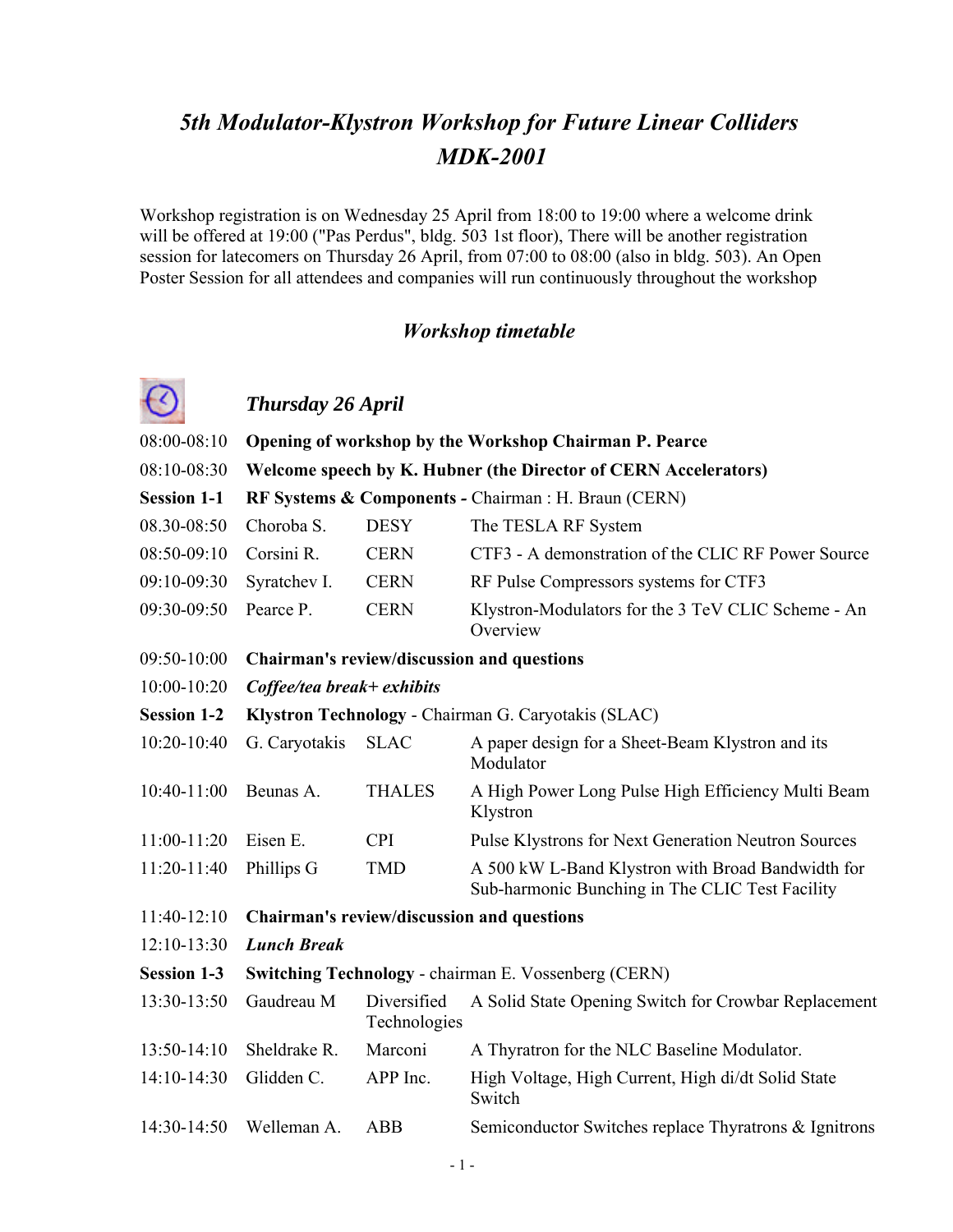| $14:50-15:20$      |                                  |                                 | Chairman's review/discussion and questions                                               |  |
|--------------------|----------------------------------|---------------------------------|------------------------------------------------------------------------------------------|--|
| $15:20-15:50$      |                                  | $Cof fee/tea\ break + exhibits$ |                                                                                          |  |
| <b>Session 1-4</b> |                                  |                                 | High Voltage and Energy Storage - chairman H.U. Boksberger (PSI)                         |  |
| $15:50-16:10$      | Eckoldt H.                       | <b>DESY</b>                     | Power Supplies for TESLA Modulators                                                      |  |
| $16:10-16:30$      | Heidbrook N.                     | <b>DESY</b>                     | Digital Regulation for TESLA Modulator Power Supplies                                    |  |
| $16:30-16:50$      | Woodburn D.                      | & Co Ltd.                       | D. Woodburn Design requirements for the various types of Capacitor<br>used in Modulators |  |
| $16:50-17:10$      | Reass W.A.                       | LANL                            | First Results of the Los Alamos Polyphase Boost<br>Converter-Modulator                   |  |
| $17:10-17:40$      |                                  |                                 | <b>Chairman's review/discussion and questions</b>                                        |  |
| 19:15              | <b>Bus leaves for Restaurant</b> |                                 |                                                                                          |  |



# *Friday 27 April*

| 08:00-08:10        |                                                       |                                      | Start up of Day 2 by the Workshop Chairman                                  |
|--------------------|-------------------------------------------------------|--------------------------------------|-----------------------------------------------------------------------------|
| <b>Session 2-1</b> |                                                       |                                      | Measurement, Protection and Controls - chairman B. Frammery (CERN)          |
| 08:10-08:30        | Kahl J.                                               | <b>DESY</b>                          | A new interlock system for the TESLA RF-system                              |
| 08:30-08:50        | Prieto P.                                             | Fermilab                             | Muon Collider Test Facility New PFN, Interlocks and<br>Controls             |
| 08:50-09:10        | Gold S.                                               | <b>SLAC</b>                          | Klystron Gun Arcing and Modulator Protection                                |
| 09:10-09:30        | Bartholomé B.                                         | <b>CERN</b>                          | Development of the new CTF3 Klystron-Modulator<br>Controls Interface System |
| 09:30-10:00        | Chairman's review/discussion and questions            |                                      |                                                                             |
| $10:00 - 10:20$    | $Cof fee/tea\ break + exhibits$                       |                                      |                                                                             |
| <b>Session 2-2</b> | Klystron-Modulator Design-1 chairman R. Koontz (SLAC) |                                      |                                                                             |
| $10:20 - 10:40$    | Koontz R.                                             | <b>SLAC</b>                          | The progress of SBIR Supported R&D of Solid State<br>pulse modulators       |
| $10:40-11:00$      | Gaudreau M.                                           | Diversified<br>Technologies Collider | Solid State Pulsed Power Systems for the Next Linear                        |
| $11:00-11:20$      | Pappas Ch.                                            | <b>SLAC</b>                          | A Solid State Induction Modulator for the NLC                               |
| 11:20-11:40        | Adler R.                                              | North Star<br>Research<br>Corp.      | Pulsed Switch Modulator Technology for Fast Pulse<br>Generation             |
| 11:40-12:10        |                                                       |                                      | Chairman's review/discussion and questions                                  |
| 12:10:13:30        | <b>Lunch break</b>                                    |                                      |                                                                             |